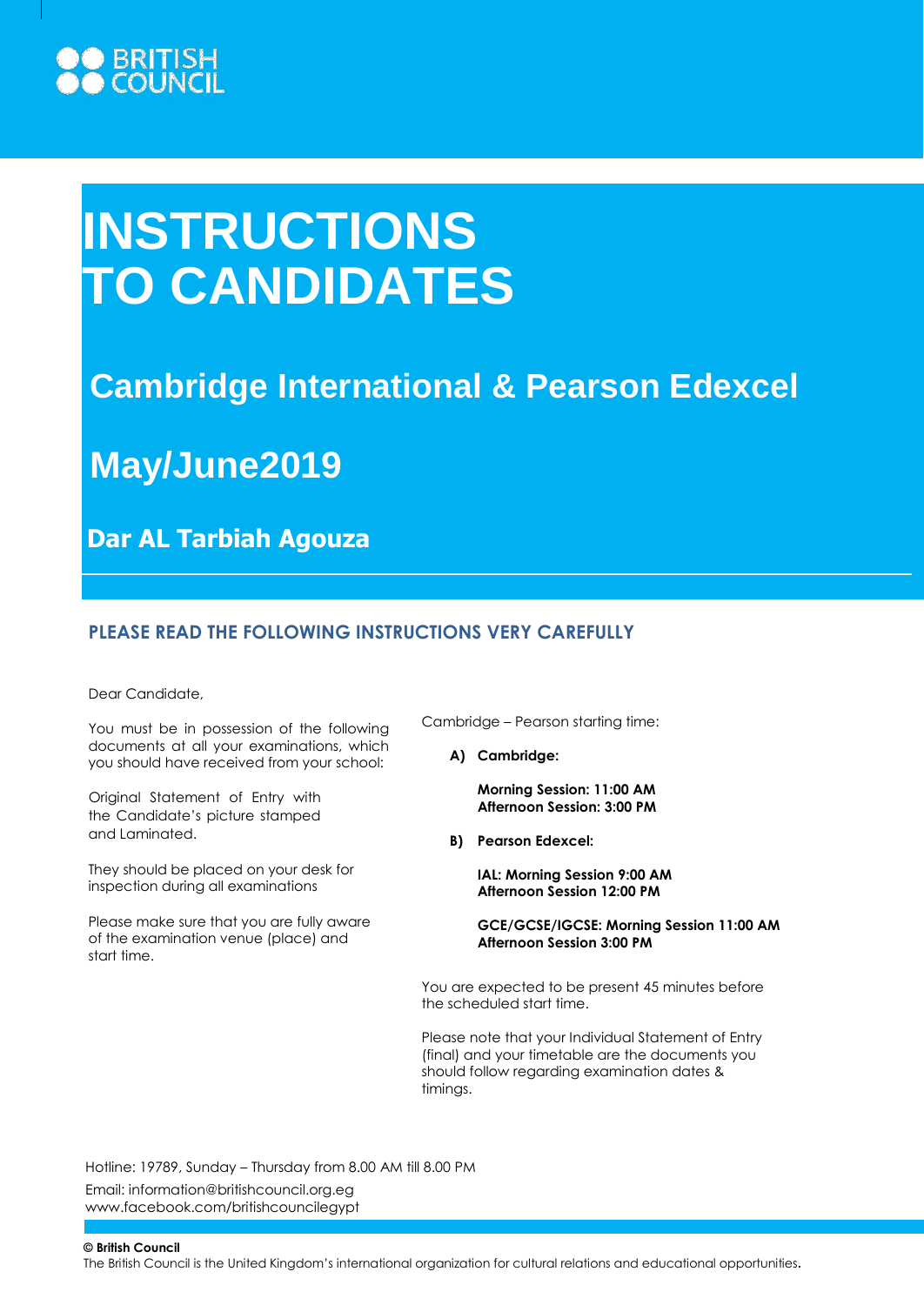

#### **1. EXAM VENUE AND TIMETBLE**

#### 1.1 **Location and start time**

All your written examinations will be held at:

**Career Gates**

**Address**: 13 El Mesaha Street Dokki, Giza, Egypt.

**Dar AL Tarbiah Agouza Phone:** [+20 3 3443231](https://www.google.com/search?newwindow=1&hl=en-IT&authuser=0&rlz=1C1GCEA_enEG751EG752&ei=G-W0XLmyApHPwAKs_LPQCQ&q=dar+el+tarbiah+agouza&oq=dar+al+tarbiah+agouza&gs_l=psy-ab.1.0.0i13j0i22i30.353875.359090..359770...0.0..0.1126.2307.2-1j1j0j1j0j1......0....1..gws-wiz.......0i71j0j0i10.mN9iwu5l_w8)

**Career Gates Phone:** 012-0119-0119 33371239 - 33371227

#### 1.2 **Seat numbers**

Your seat number changes for every examination. Before each examination you must check your hall and seat number on the venue noticeboard.

1.3 **Clashes**

Candidates with clashes on their timetable should check daily the noticeboard for further instructions concerning clashes for each specific examination. All instructions will be clearly displayed on the Examinations Noticeboard.

## **2. EXAM DAY INSTRUCTIONS**

2.1 Security regulations state that "No candidate will be allowed to leave before the end of the examination session".

2.2 Candidates are not allowed to take from the examination room any used examination papers.

2.3 **No mobile phones** are allowed into the examination hall or at laboratories during practical examinations. Candidates may be disqualified from the examination session if they do not abide by board rules and regulations.

2.4 The British Council is not responsible for handbags and valuables left unattended.

2.5 Parents are not allowed on premises during the examinations

2.6 You are not allowed to come to the examination venue except with your full school uniform (any type of hats or caps is not permitted).

2.7 Students arriving at the venue out of their school uniform will not be permitted to sit for the examinations under any circumstances.

2.8 All Schools must send supervisors accompanied with the

candidates.

## **3. PLEASE REMEMBER TO BRING WITH YOU**

- Candidate's Statement of Entry.
- Transparent pencil case.
- Your writing materials, geometrical instruments and simple calculators.
- A small bottle of mineral water.

# **4. DISCLAIMERS**

The British Council and the examination boards take all reasonable steps to provide continuity of service, however, we cannot be held responsible for any interruptions caused by circumstances beyond our control. If examinations or their results are disrupted, cancelled or delayed, every effort will be made to resume normal service as soon as possible.

The candidate will be under the examination board registration, once s/she arrives the examination venue, in terms of late arrival

The British Council's liability will be limited to the refund of the registration fee or retesting later.

Hotline: 19789, Sunday – Thursday from 8.00 AM till 8.00 PM

Email: [information@britishcouncil.org.eg](mailto:information@britishcouncil.org.eg) [www.facebook.com/britishcouncilegypt](http://www.facebook.com/britishcouncilegypt)

**© British Council**

The British Council is the United Kingdom's international organization for cultural relations and educational opportunities.